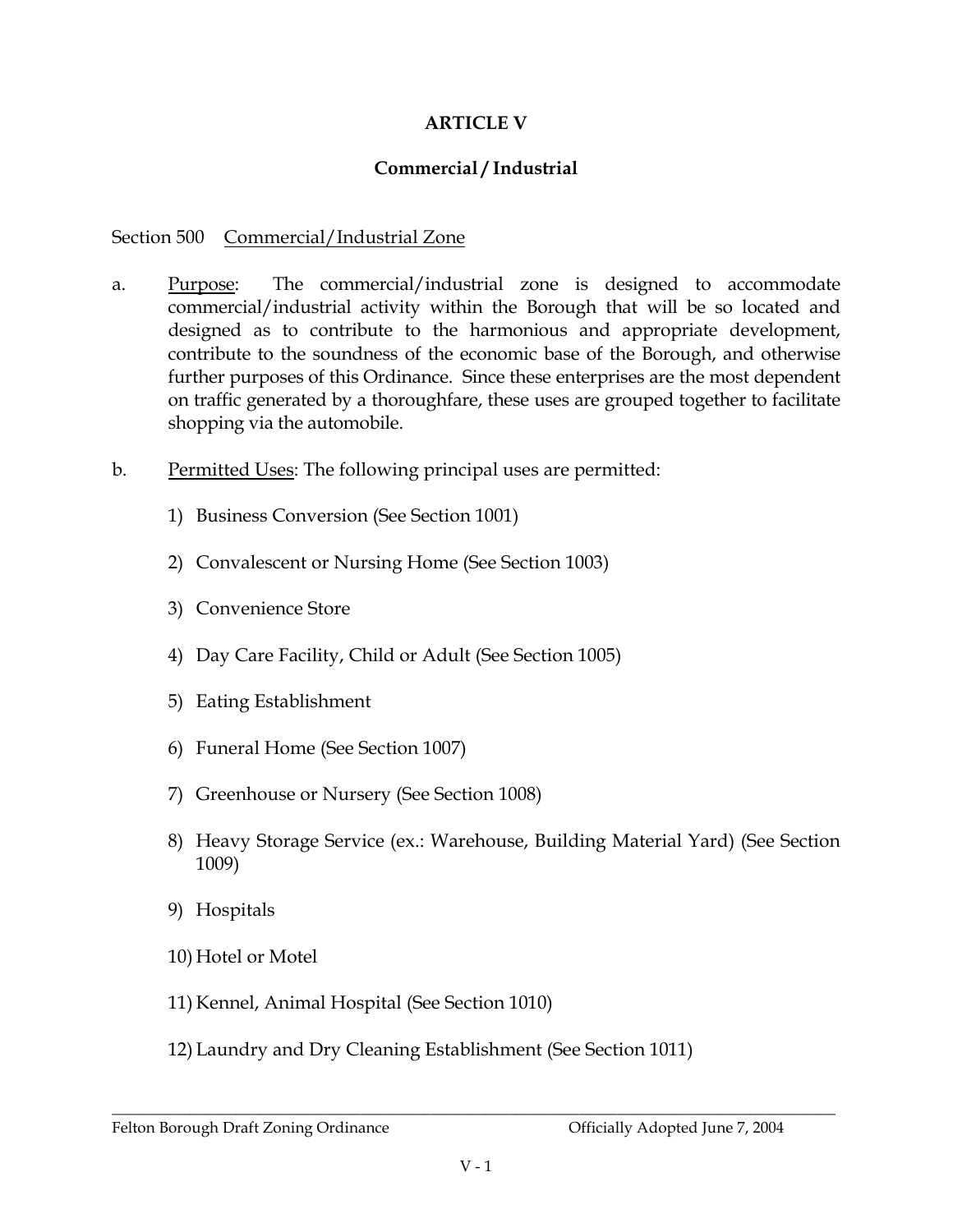- 13) Medical or Dental Clinic (See Section 1012)
- 14) Miniwarehouse or Ministorage (See Section 1013)
- 15) Mixed Use (Only Permitted Uses within commercial/industrial district) (See Section 1014)
- 16) Outdoor and Vehicle Sales, Service, and/or Repair
- 17) Park, Playground or Recreation Area (See Section 1017)
- 18) Parking Lot or Parking Garage
- 19) Personal Service Business
- 20) Professional or Business Office (See Section 1012)
- 21) Public Buildings and Facilities (See Section 1019)
- 22) Public Utility Building (See Section 1020)
- 23) Retail Store or Shop
- 24) Tavern in accordance with all applicable Borough and State requirements
- 25) Vehicle Service Station, Vehicle Body Shop, Vehicle Repair Garage, or Vehicle Wash
- Uses by Special Exception: The following principal uses shall be permitted as  $C<sub>1</sub>$ Special Exceptions when authorized by the Zoning Hearing Board. The Zoning Hearing Board shall hear and decide requests for such uses according to criteria established in Article XIII of this Ordinance.
	- 1) Adult Bookstores, Adult Theaters, or Massage Establishment(See Section  $1302)$
	- 2) Cellular Communication Towers and Antennas (See Section 1304)
	- 3) Chemical Manufacturing, Processing and Storage Operations (See Section 1306)
	- 4) Conversion Apartment (See Section 1309)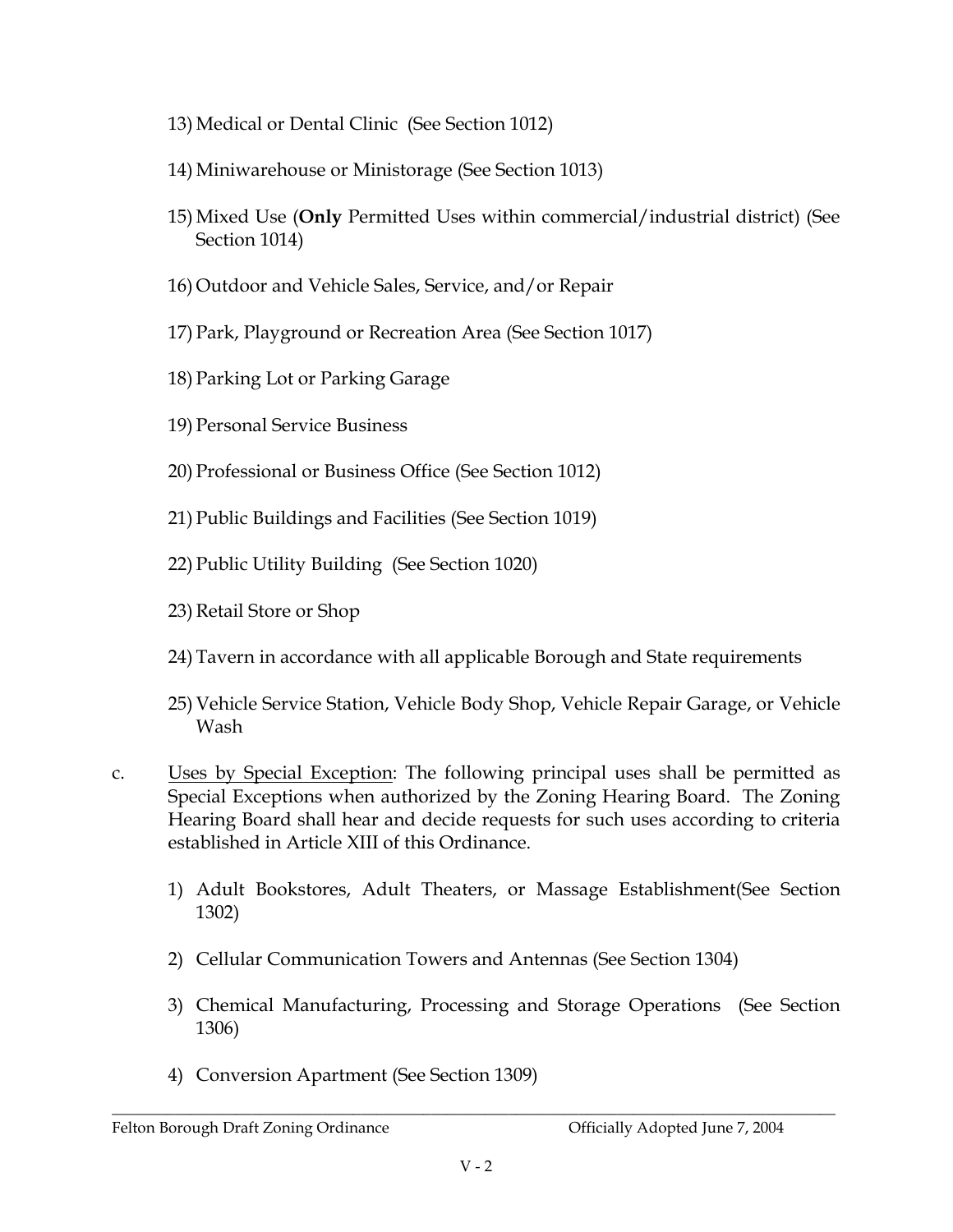- 4) General Industrial Uses including but are not limited to: food, except meatpacking, furniture, fabricated metals, machinery, glass, and paper.
- 5) Light Industrial Uses including but are not limited to: printing and publishing, tool and die making, and molding plastics.
- 6) Quarries and Mining Activities (See Section 1320)
- 7) Research Laboratory (See Section 1321)
- 8) Salvage/Junk Yard (See Section 1322)
- 9) Sawmill Operation (See Section 1323)
- 10) Truck or Motor Freight Terminal (See Section 1324)
- $d_{\cdot}$ Lot Area and Width: Lot area and lot width not less than the following dimensions shall be provided for each principal use hereafter established in this zone: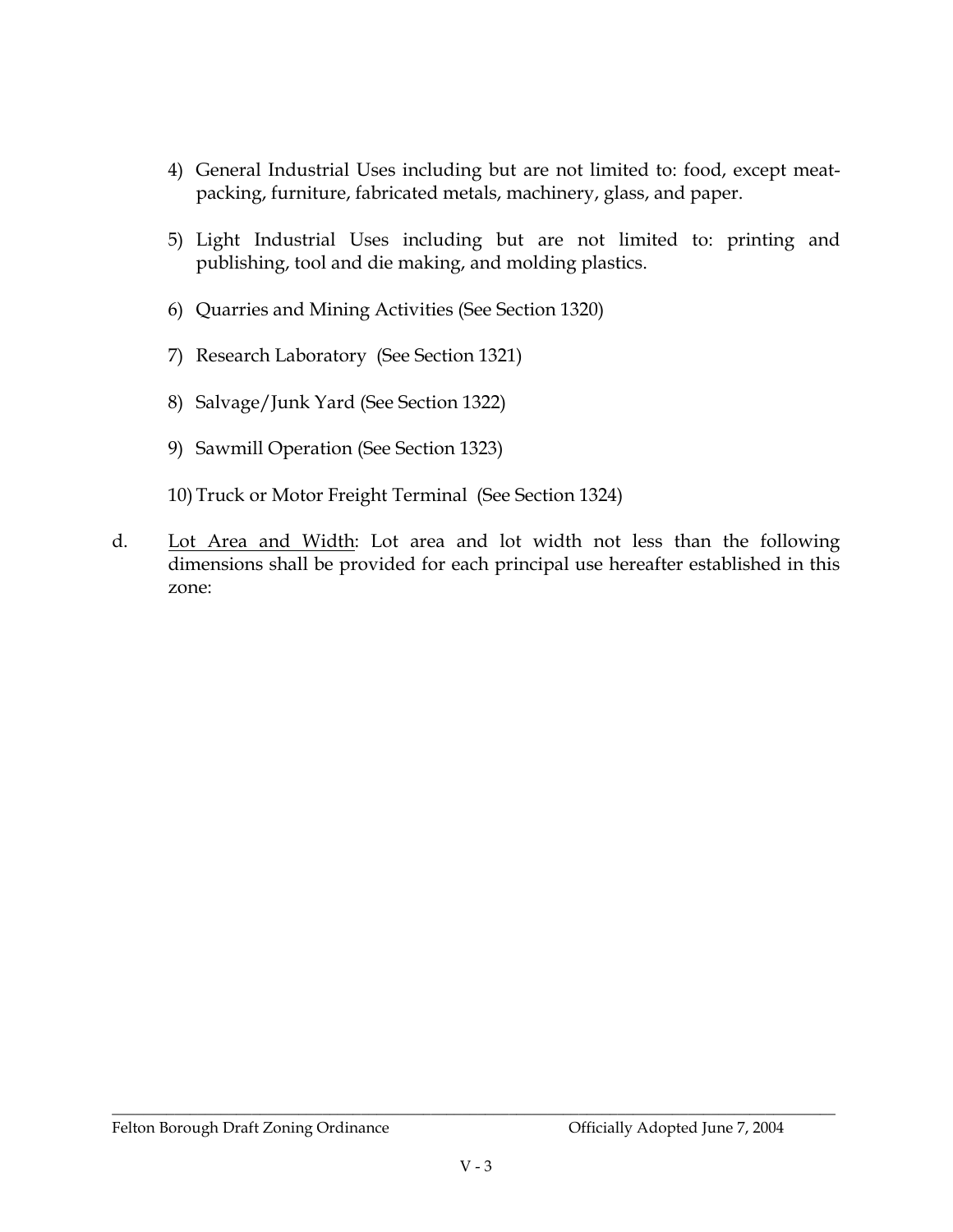|                                                                 | Lot Requirements (6) |                             |                                   | Minimum Building<br>Setbacks (6) |              |                       |      |                            |
|-----------------------------------------------------------------|----------------------|-----------------------------|-----------------------------------|----------------------------------|--------------|-----------------------|------|----------------------------|
| Use                                                             | Min.<br>Lot<br>Area  | Min.<br>Lot<br>Width<br>(4) | Maximum<br>Impervious<br>Coverage | Front<br>(5)                     | One<br>Side  | Total<br><b>Sides</b> | Rear | Max.<br>Building<br>Height |
| All uses<br>utilizing<br>public<br>sewer and<br>public<br>water | 10,000<br>sq. ft.    | 60'                         | 85%                               | 15'                              | $5^{\prime}$ | 10'                   | 15'  | 35'                        |
| All uses<br>utilizing<br>public<br>sewer or<br>public<br>water  | 20,000<br>sq. ft.    | $80'$                       | 85%                               | 15'                              | 5'           | 10'                   | 15'  | 35'                        |
| All uses no<br>public<br>sewer or<br>public<br>water            | 43,560<br>sq. ft.    | $100'$                      | 85%                               | 35'                              | 20'          | 40'                   | 30'  | 35'                        |

(1) – Yard requirements apply to unattached sides of buildings.

 $(2)$  – In case of condominium projects building setbacks shall act as separation distances between buildings.

 $(3)$  – Existing lots of less than fifty  $(50)$  feet of road frontage shall be permitted to reduce required side yard setbacks to five (5) feet with a total of ten (10) feet for total sides.

 $(4)$  – Measured at the right-of-way line, or ultimate right-of-way for streets with substandard right-of-ways.

(5) – Front yard may be reduced in accordance Section 903.b).

 $(6)$  – These standards represent minimum requirements unless specified elsewhere in this ordinance.

(7) – Zero lot line development in accordance with Section 903.c).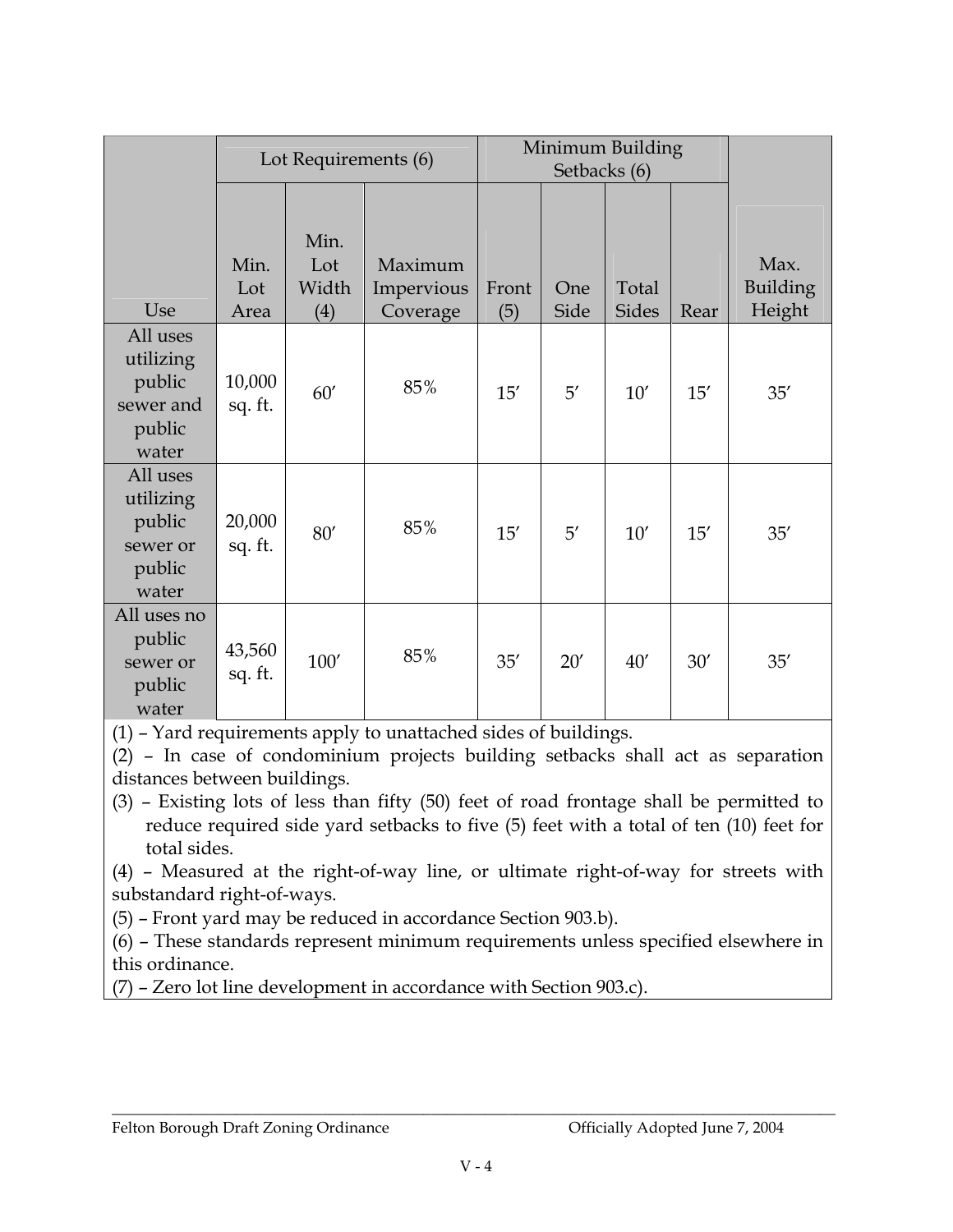## **Accessory Uses and Structures** e.

The following customary accessory uses and structures incidental to any permitted uses shall be permitted:

- 1) Uses and structures which are customarily associated with the permitted uses such as storage buildings, outdoor storage areas, yards, gardens, play areas and parking areas.
- $2)$ Garden house, tool house, playhouse, wading pool, or swimming pool incidental to the residential use of the premises and not operated for gain.
- 3) Private garages.
- 4) All storage accessory to any permitted use, other than off-street parking and loading areas, shall be carried on in completely enclosed buildings.
- Applicable provisions governing Accessory Buildings and Structures in  $5)$ accordance with of Article IX.
- $f_{\perp}$ Use Standards

Uses permitted in the Commercial/Industrial District shall be subject to the following conditions:

- $1)$ Parking, loading, or service areas used by motor vehicles shall be physically separated from all streets by a suitable barrier against unchanneled motor vehicle access or egress. All roads, driveways, parking areas and walks shall be paved and maintained in good condition with hard surface materials.
- 2) All access roads or driveways shall be located not less than one hundred (100) feet from the intersection of any street right-of-way lines, and shall be designed in a manner conducive to safe ingress and egress.
- 3) Illumination. All illumination shall comply with the requirements of Article IX. When lot lines lie within 35 feet of a Residential District boundary or any lot in residential use, any illumination or floodlighting shall be arranged so there will be no glare of lights on such lot or District boundary line.
- 4) Landscaping. The entire lot shall be landscaped pursuant to Article IX (except for those areas that are covered by buildings or surfaced as parking